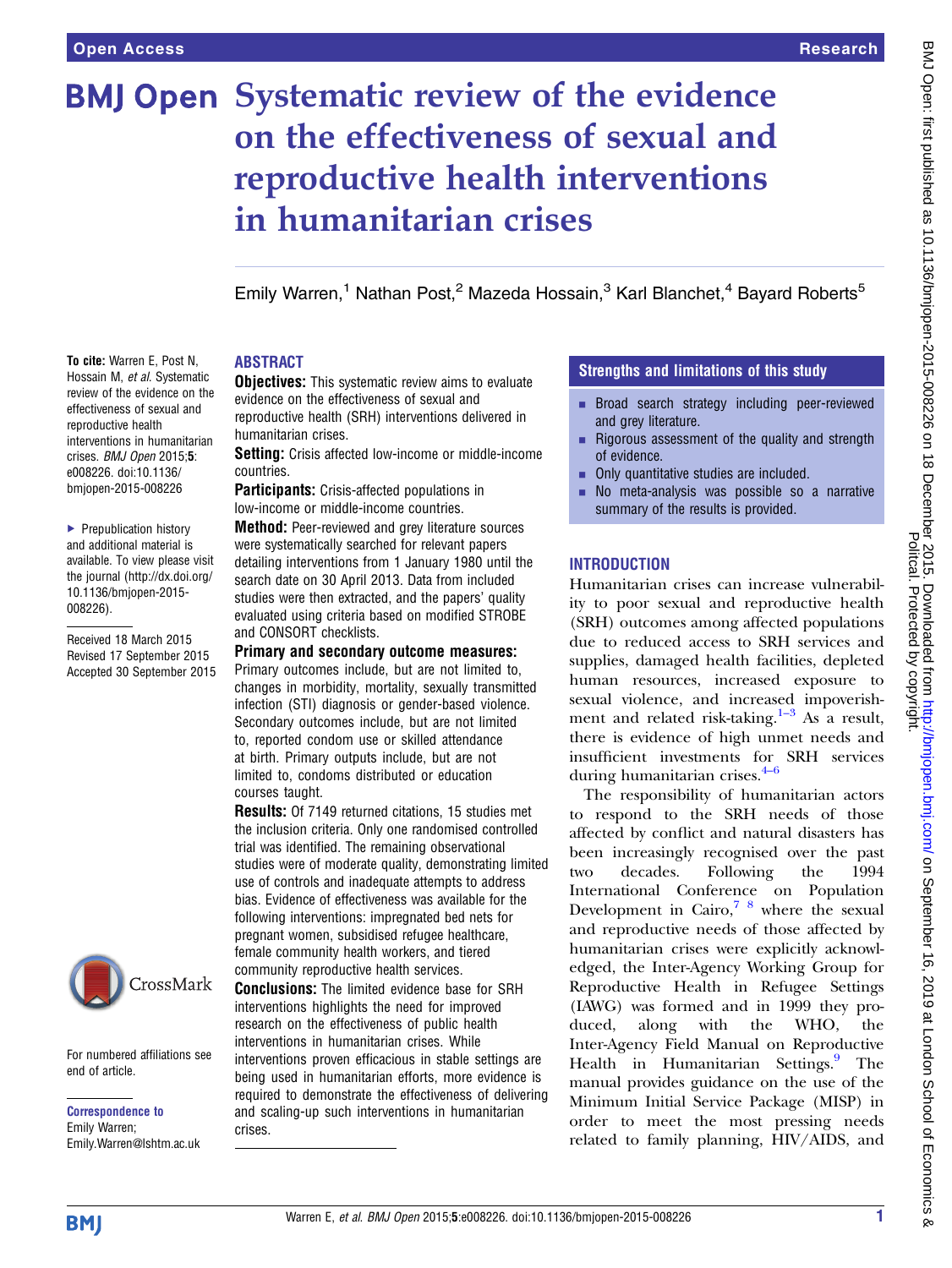<span id="page-1-0"></span>sexually transmitted infections (STIs) among conflict and disaster-affected populations.<sup>[9](#page-7-0)</sup> While the evidence on the effectiveness of SRH interventions in stable resource-constrained settings is extensive $10$  the evidencebase for delivering SRH interventions in humanitarian settings is less well documented.

It is important to gauge the evidence on the effectiveness of SRH interventions specifically in humanitarian contexts because the ability to deliver SRH services in such contexts may be different due to issues such as insecurity, limited financial and human resources, and population mobility.

To address these evidence gaps, the aim of this systemic review is to evaluate the evidence on the effectiveness of SRH interventions delivered in humanitarian crises. This study is part of a larger project evaluating the evidence on the effectiveness of interventions on a range of health outcomes in humanitarian settings. $^{11}$  $^{11}$  $^{11}$ 

### **MFTHODS**

This systematic literature review adheres to the Preferred<br>Reporting Items for Systematic Reviews and Reporting Items for Systematic Reviews and Meta-Analyses (PRISMA) statement.<sup>[12](#page-7-0)</sup> The inclusion and exclusion criteria are detailed in table 1.

Search terms for sexual and reproductive health were based on the standardised definition from the International Conference on Population and Development in 1994. SRH refers to "the constellation of methods, techniques and services that contribute to reproductive health and well-being by preventing and solving reproductive health problems." International guidelines on reproductive health in conflict-affected

 $\infty$ 

situations include reproductive activities on family planning, HIV/AIDS and sexually transmitted diseases, maternal and newborn health, and sexual and genderbased violence.<sup>13</sup> <sup>14</sup>

For the purposes of this review a humanitarian crisis is defined as a serious disruption of the functioning of a community or a society causing widespread human, material, economic or environmental losses which exceed the ability of the affected community or society to cope using its own resources, necessitating a request to national or international level for external assistance. The disaster situation may either be man-made (eg, armed conflict) or a natural phenomenon (eg, drought). Although crises can affect all countries, only studies from low-income or middle-income countries were included in this study. The majority of humanitarian crises occur in these countries, and the resources available to address them are very different in highincome countries. For these reasons, the study team included only papers from low-income and middle-income countries.

The specific search terms (see online supplementary annex 1) were generated by the authors and then supplemented by searching for other search strategies used in previous systematic reviews on similar topics.[15 16](#page-8-0) A trained information science and Cochrane review specialist was also consulted with to ensure proper literature searching syntax and strategy were used.

Peer-reviewed journals and grey literature reports were included. We searched for peer-review published literature across three databases: EMBASE, Global Health and MEDLINE. Grey literature was searched using online sources: R4D, Reproductive Health Response in Crisis

| Inclusion and exclusion criteria<br>Table 1 |                                                                                                                                                                                                                                                 |                                                                                                               |
|---------------------------------------------|-------------------------------------------------------------------------------------------------------------------------------------------------------------------------------------------------------------------------------------------------|---------------------------------------------------------------------------------------------------------------|
| <b>Category</b>                             | <b>Included</b>                                                                                                                                                                                                                                 | <b>Excluded</b>                                                                                               |
| Population of<br><i>interest</i>            | Crisis-affected populations receiving humanitarian assistance<br>or aid in low-income or middle-income countries (as defined<br>by World Bank, 2012): including refugees and internally<br>displaced persons                                    | Studies on preparedness or resilience<br>if not linked to an intervention which<br>evaluates effectiveness    |
| Health outcomes or<br>outputs               | Primary outcomes (changes in morbidity, mortality, STI<br>diagnosis, gender-based violence), secondary outcomes<br>(reported condom use, skilled attendance at birth) and<br>primary outputs (condoms distributed, education courses<br>taught) | Studies which do not quantify health<br>outcomes or outputs                                                   |
| Intervention                                | Any health-related intervention seeking to improve SRH<br>outcomes                                                                                                                                                                              |                                                                                                               |
| Comparison                                  | Measurements taken before or after an intervention or with<br>use of a control group not receiving an intervention                                                                                                                              |                                                                                                               |
| Phase of<br>humanitarian crises             | Studies conducted during the acute, chronic and early<br>recovery phases of a humanitarian crisis                                                                                                                                               | Studies conducted before or after a<br>crisis has stabilised                                                  |
| Study types and<br>designs                  | All quantitative study designs measuring change in health<br>outcomes over time                                                                                                                                                                 | Qualitative studies and quantitative<br>studies which do not measure changes<br>in health outcomes or outputs |
| <b>Publication date</b>                     | 1 January 1980 to 30 April 2013                                                                                                                                                                                                                 |                                                                                                               |
| Language                                    | English, French                                                                                                                                                                                                                                 | Other languages                                                                                               |
|                                             | SRH, sexual reproductive health; STI, sexually transmitted infection.                                                                                                                                                                           |                                                                                                               |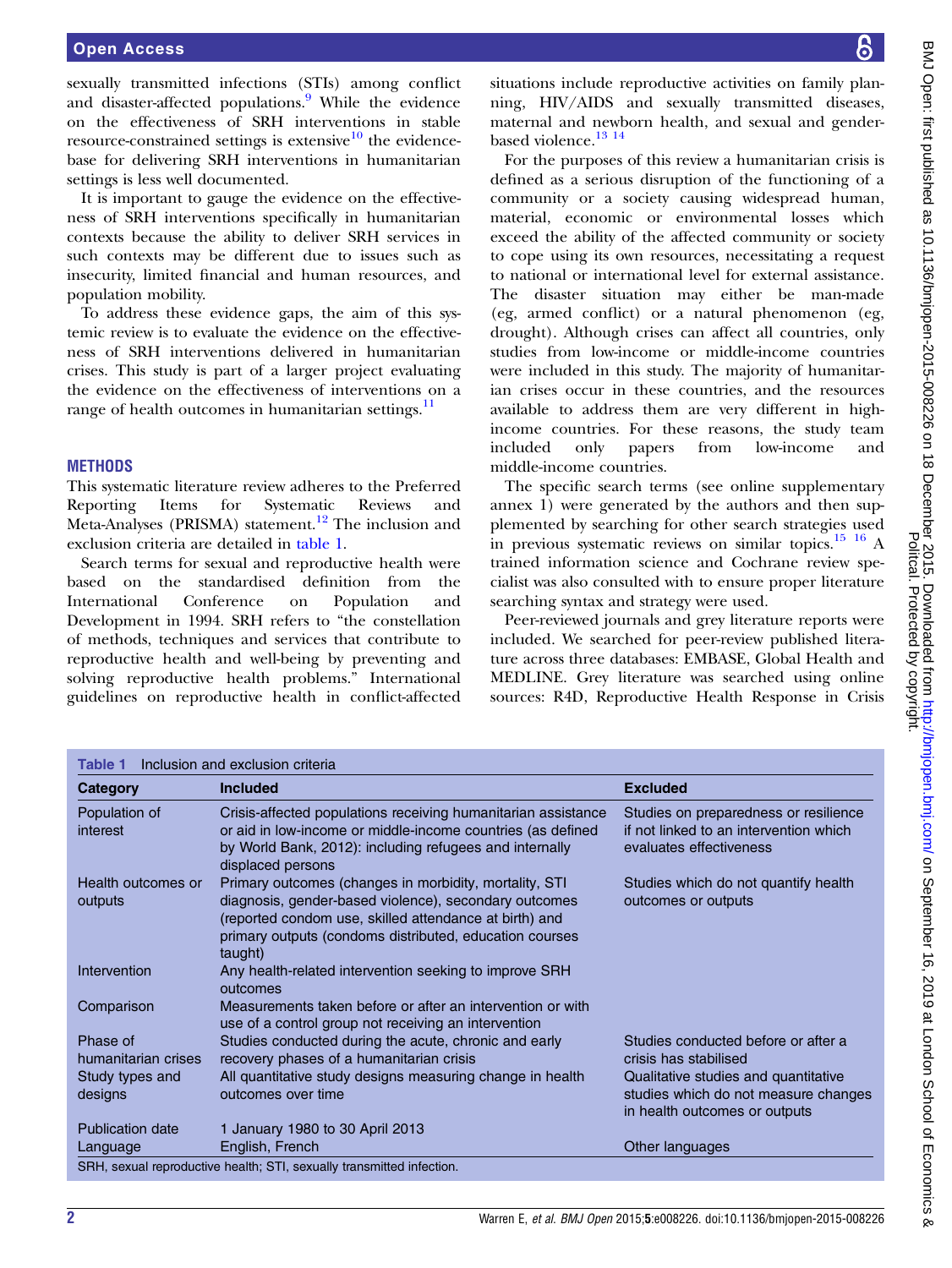Consortium (RHRC), Medecins Sans Frontiers (MSF) Field Research, UNFPA, RAISE Initiative, IAWG, Save the Children, The International Rescue Committee (IRC), CARE, International Committee of the Red Cross (ICRC), International Planned Parenthood Federation (IPPF), AIDS Alliance and Marie Stopes International (MSI). Searches were complemented by screening the reference lists of papers for potentially relevant studies. Experts on SRH service delivery and research were also consulted to identify any additional research not found during the systematic search.

All returned citations were downloaded into an Endnote library and a standard data-screening process was applied (figure 1). Primary and secondary outcomes and primary outputs of interest used for inclusion were derived from the IAWG field manual.<sup>[14](#page-8-0)</sup> This is an established and widely used manual for SRH in crisis-affected settings, and was selected based on discussion with SRH experts. Those listed in [table 1](#page-1-0) represent the actual outcomes and outputs ultimately identified in the included literature. Data from the final selected studies were then extracted into an Excel database, with the data extraction fields including study design and methods, research setting, health outcomes and intervention descriptions.

First round data screening and extraction were independently conducted by EW and MH in duplicate. Second round detailed data extraction was conducted independently and in duplicate by EW and NP.

Owing to the heterogeneity of study outcomes, interventions and methods, a descriptive analysis was chosen over a meta-analysis. The findings were synthesised by main SRH outcomes (family planning; prevention, treatment, care for STIs including HIV/AIDS; maternal, newborn and child health, including obstetric care; and health system strengthening). These themes were developed iteratively after thematic analysis of the studies' stated aims and primary reported health outcome of interest.

The quality of reporting in the included studies were assessed using the Strengthening the Reporting of Observational Studies in Epidemiology (STROBE) and Consolidated Standards of Reporting Trials (CONSORT) checklists, which are commonly used for reporting the quality of observational and trial studies. $17 \text{ } 18 \text{ } ^\circ$  The STROBE and CONSORT checklists include measures regarding the reporting of participant selection, variables, data sources, bias, descriptive and outcome data, interpretation, and generalisability, among others. In



Figure 1 Adapted the Preferred Reporting Items for Systematic Reviews and Meta-Analyses (PRISMA) flow chart.

Politcal. Protected by copyright.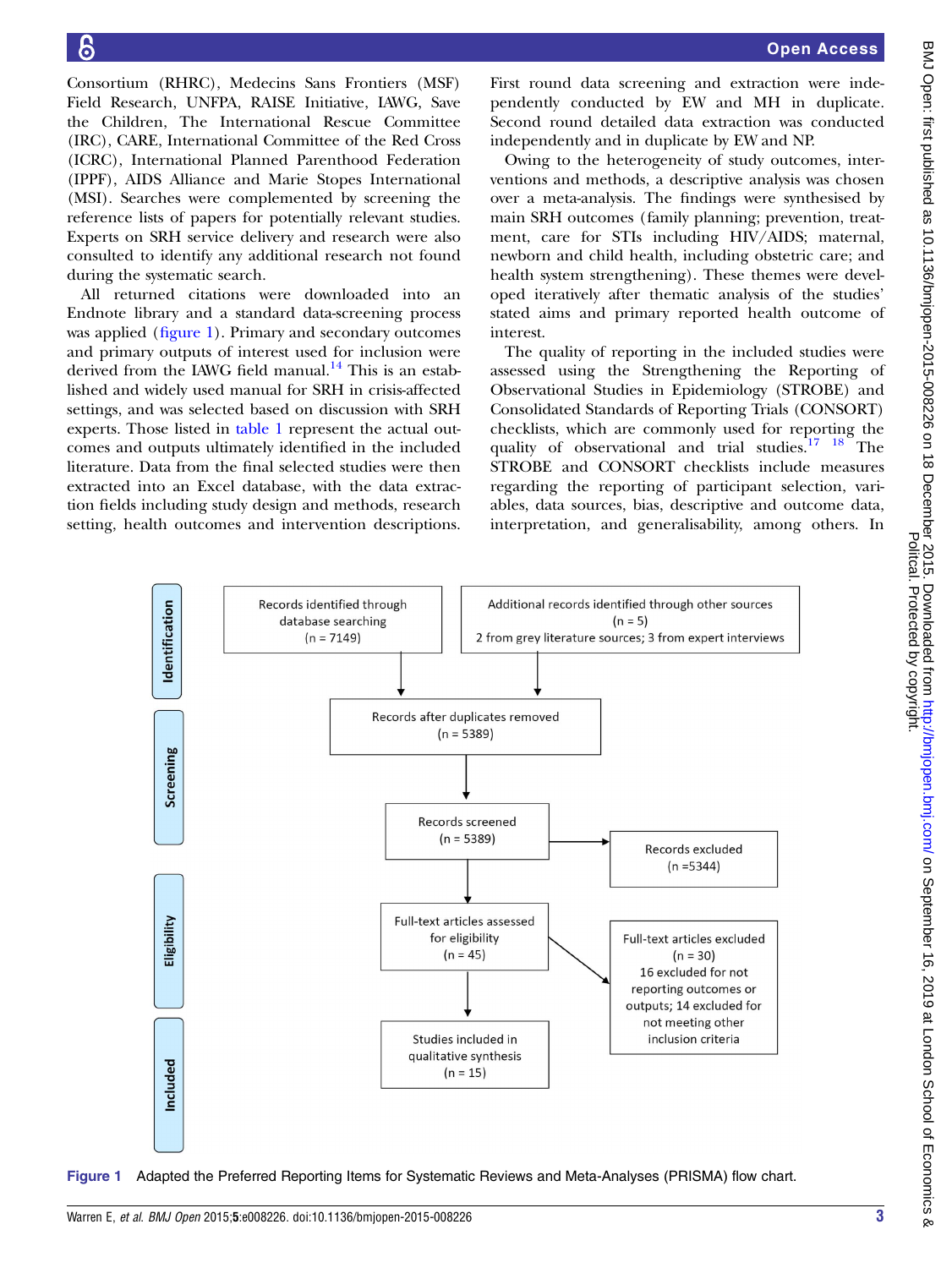order to further explore the quality of reporting, papers were awarded one point for reporting each of the items on the relevant checklist. These points when totalled formed the numerator of a proportional score, with the denominator the total number of possible relevant checklist items which varied slightly by study type. The quality assessment was conducted by EW and NP who each independently evaluated the quality of all included studies and discussed each discrepancy until consensus was reached. For this systematic review, the study team determined a priori that papers with a score of <33% were considered low reporting quality, moderate quality if 34–66%, and high quality if >67%. Particular features consistently showing low-quality scores, were also identified and discussed in further detail.

## **RESULTS**

In total 7149 citations were returned from peerreviewed sources, two from grey literature libraries and three from expert recommendations. After screening, 15 studies meeting our inclusion criteria were selected ([see online supplementary table S2 and](http://bmjopen.bmj.com/lookup/suppl/doi:10.1136/bmjopen-2015-008226/-/DC1) [annex](http://bmjopen.bmj.com/lookup/suppl/doi:10.1136/bmjopen-2015-008226/-/DC1) 2). No studies describing interventions aimed exclusively at responding to or preventing genderbased violence in crisis settings were identified. One intervention described the inclusion of gender-based violence topics but did not include any measurements to assess its influence.<sup>[19](#page-8-0)</sup> Studies which examined mental health outcomes for survivors of gender-based violence (GBV) are described elsewhere. $^{11}$  $^{11}$  $^{11}$ 

The 15 SRH studies were conducted in 10 different countries with populations affected by conflict. No study conducted in a natural disaster setting was identified. Between 1990 and 1999, three papers meeting our criteria were published. Between 2000 and 2009, this figure increased to seven, and between 2010 and 2013, five additional papers were found.

#### FAMILY PLANNING

Two studies were identified whose primary aim was to examine family planning in conflict-affected settings in northern Uganda and Pakistan. $20 \times 21$  Both indicated that when family planning services are available and accessible, women's use of modern family planning increased. $20\frac{21}{1}$  In northern Uganda, a case-series study evaluating a mobile health outreach and public health centre strengthening programme recorded an increase in current use of modern family planning between 2007 and 2010 from 7.1% to 22.6% (adjusted OR (AOR) 3.34; 95% CI 2.27 to 4.92).<sup>[20](#page-8-0)</sup> Current use of long-acting or permanent methods of family planning also increased from 1.2% to 9.8% over the same period (OR 9.45; 95% CI 3.98 to 22.42). In the second study, female Afghan refugees in Pakistan receiving subsidised healthcare reported more than double the use of modern family planning methods compared to those who did not receive subsidised healthcare (54% vs 25%; p=0.000)

and they were six times more likely to discuss the number of children they wanted with their partners  $(p=0.000)$ .<sup>[21](#page-8-0)</sup> Despite these increases, the cross-sectional study design precludes attributing healthcare subsidies to increases in the uptake of family planning services.

Three other publications also reported family planning as secondary health outcomes of interest.<sup>19</sup> <sup>22</sup> <sup>23</sup> Viswanathan, $^{23}$  $^{23}$  $^{23}$  using a case–control study and Mullany, $^{22}$  $^{22}$  $^{22}$ using a case-series study observed an increased use in modern contraception following the implementation of community-based health worker interventions in Afghanistan (OR 1.61; 95% CI 1.12 to 2.15) and among internally displaces populations in eastern Burma (23.9% to 45.0%; prevalence rate ratio (PRR) 1.88; 95% CI 1.63 to 2.17). McGinn reported that following a literacy intervention with Sierra Leonean and Liberian camp-based refugees in Guinea, 40% of women started using modern family planning methods after being exposed to an educational programme with a focus on safe motherhood, family planning, STIs, HIV/AIDS and gender-based violence.<sup>[19](#page-8-0)</sup>

# PREVENTION, TREATMENT AND CARE FOR STIS, INCLUDING HIV/AIDS

Four studies were identified that aimed to improve prevention, treatment, and care for STIs. Two were educa-<br>tion  $\frac{\text{based}^{24}}{25}$  and two focused on clinical and two focused on clinical management.<sup>26</sup><sup>27</sup>

Woodward *et al*<sup>[25](#page-8-0)</sup> assessed the impact of refugee-led peer education on refugees living in Guinea through a cross-sectional evaluation. Refugees exposed to peer education had over double the odds of having heard about HIV (OR 2.19; 95% CI 1.58 to 3.05) compared to unexposed individuals and were more likely to identify both correct and erroneous HIV transmission pathways, including only having one partner (OR 3.24; 95% CI 1.62 to 6.44 (adjusted for gender)), using condoms (OR 1.91; unadjusted 95% CI 1.15 to 3.16), and sharing food with HIV-positive people (OR 1.52; unadjusted 95% CI 1.10 to 2.10). Participants also had 2.5 times greater odds than non-participants of reporting increased HIV avoidant behaviours (72% vs 58%; OR 2.49, 95% CI 1.52 to 4.08 (adjusted for gender and age of sexual debut  $age)$ ).<sup>25</sup>

A separate educational intervention targeting military and female commercial sex worker (CSW) communities in Port Loko, Sierra Leone evaluated by a case-series design, found promising trends in improved knowledge, attitude and behavioural changes (all reported p values  $(0.01)$ .<sup>[24](#page-8-0)</sup> The study, however, did not include detailed information on the intervention contents and process. The CSW's knowledge of three or more ways of avoiding HIV rose from 5.0% to 70.3% between baseline and endline over a 2-year period. Knowledge of two or more STI symptoms also rose from  $46.8\%$  to  $88.1\%$  (p<0.01). Behavioural indicators, such as reported condom use at last sexual intercourse, also rose between baseline and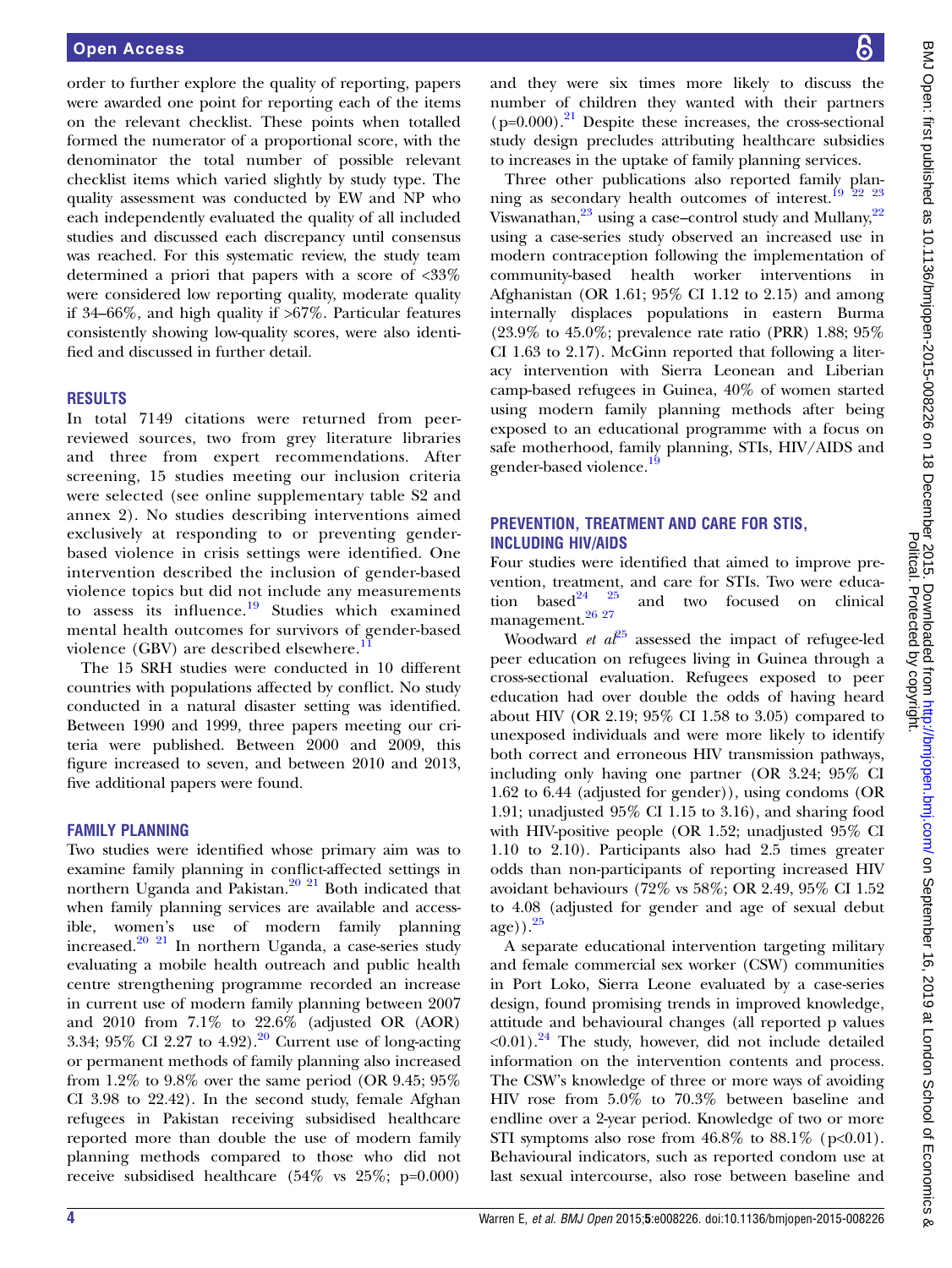endline surveys from 38% to 68%, although no signifi-cance statistics for this indicator were presented.<sup>[24](#page-8-0)</sup>

Working in Tanzania with Rwandan refugees, Mayaud *et a*<sup> $26$ </sup> documented an early humanitarian response in a high HIV prevalence setting. The intervention used health promoters and mass-distributed education materials, peer educators among bar and brothel workers, condom distribution, an STI intervention including training and supervising health workers, a syndromic approach for STI case management, medicine provision, and antenatal syphilis screening. During the 18-month intervention period, 120 information and education campaigns were organised and monitoring data estimated 230 000 sexually active people were reached and 1.5 million condoms were distributed throughout the camp. More than 11 000 syndromically identified patients were treated in the first year, growing to 18 000 at the end of programme, showing an increase from the 20 cases/week counted at baseline. The study authors noted that sexual behaviours were not necessarily safer as there was an increase in paid and transaction sex, and that during the intervention period, levels of sexual violence increased. The evaluation design did not allow for a causal association to be made as the findings were primarily descriptive and no significance testing was reported.

A fourth study by Reid et  $a\ell^{27}$  $a\ell^{27}$  $a\ell^{27}$  provided intervention details and a descriptive comparison of a Médecins Sans Frontières (MSF) programme implemented in 2008 in response to election-related violence in Kenya. During the political unrest, initiation of highly active antiretroviral therapy (HAART) was temporarily halted. An intervention to ensure continuity of care was implemented where patients who required HIV treatment were given personalised clinical and treatment summaries with the names and dosage of medications. These summaries could then be used to ensure continuity of care in other clinics if MSF clinics were unable to open due to insecurity. A comparison of service record data from January to March in 2008 to the same time period in 2007, found more than twice the number of treatment interruptions during the conflict than 1 year before (13.1% compared to 6.4%, no significance testing). However, by February 2008, the difference had shrunk to 0.5% and by March there were an equal percentage of delayed appointments. Lost to follow-up was similarly controlled by March 2008. Among those enduring treatment interruptions, slightly more (36%) did not miss any pills than did (31%). However, no significance tests were reported.

# MATERNAL, NEWBORN AND CHILD HEALTH, INCLUDING OBSTETRIC CARE

Nine studies evaluated interventions focused on improving maternal, newborn and child health outcomes. One double-blind randomised control trial evaluated the efficacy of permethrin-treated bed nets compared with untreated nets or no bed net. $28$  The incidence of malaria and anaemia in pregnant women was assessed. Researchers found that the geometric mean parasite density was significantly lower in women assigned to the treated bed nets (517;  $95\%$  CI 286 to  $932/mm^3$ ) than those who received no or non-treated nets (1096; 95% CI 726 to  $1655/\text{mm}^3$ ; p=0.049, adjusted for gravidity).<sup>[28](#page-8-0)</sup> Treated bed nets halved the risk of subsequent anaemia requiring treatment compared to those randomised to receive no net (95% CI 1.2 to 2.4) and had a 1.6-fold risk reduction compared to those using a non-treated net (95% CI 1.1 to 2.4).

Three studies focused on increased community education, involvement, and birth preparedness and plan-ning.<sup>[19 29 30](#page-8-0)</sup> The Reproductive Health Literacy Project in Guinea was carried out with Sierra Leonean and Liberian women living in refugee camps, evaluating the impact of participatory adult literacy education on improving health knowledge and health-seeking behaviour in the camp. $^{19}$  $^{19}$  $^{19}$  A retrospective cross-sectional evaluation found that 40% of women had not used a modern family planning method prior to the health literacy course and 24% reported using a condom at their last sexual encounter. In total 92% of women who became pregnant since exposure to the intervention attended at least three of the four recommended antenatal visits. The study also examined changes in 'boldness' (understood as empowerment). Before the health literacy course, 32% of women considered themselves 'more bold' than other women but after the course 81% did (p=<0.001). Women who identified themselves as 'more bold' were more likely to use family planning (51% vs  $36\%$ , p<0.01) and a condom at last sex (26% vs 14%, p<0.05) than women who did not consider themselves 'more bold'.<sup>[19](#page-8-0)</sup> However, the study is considerably weakened by the fact that it did not use baseline data. Participants were instead asked after the intervention to describe their knowledge and behaviours before and after the literacy course, which along with other weaknesses in the study's execution makes the conclusion susceptible to numerous biases and limits its ability to attribute a direct impact on changing associated SRH-related outcomes.

Purdin et al used an ecological study design to evaluate a programme with Afghan refugees in Pakistan which aimed to reduce maternal and neonatal mortality by increasing the use of emergency obstetric care through improving community knowledge about skilled delivery and obstetric danger signs. They observed that the maternal mortality ratio dropped from 291 to 102 per 100 000 live births from the first to the fifth year of the programme (95% CI 181 to 400). Neonatal mortality also decreased from 25 to 20.7 per 1000 births from the first to the seventh year, however no CIs were reported.<sup>[30](#page-8-0)</sup> However, the study uses routine observational data and so the authors' attribution of the change in outcomes to the intervention should be treated with considerable caution given the study design cannot demonstrate causation and there is high probability of confounding.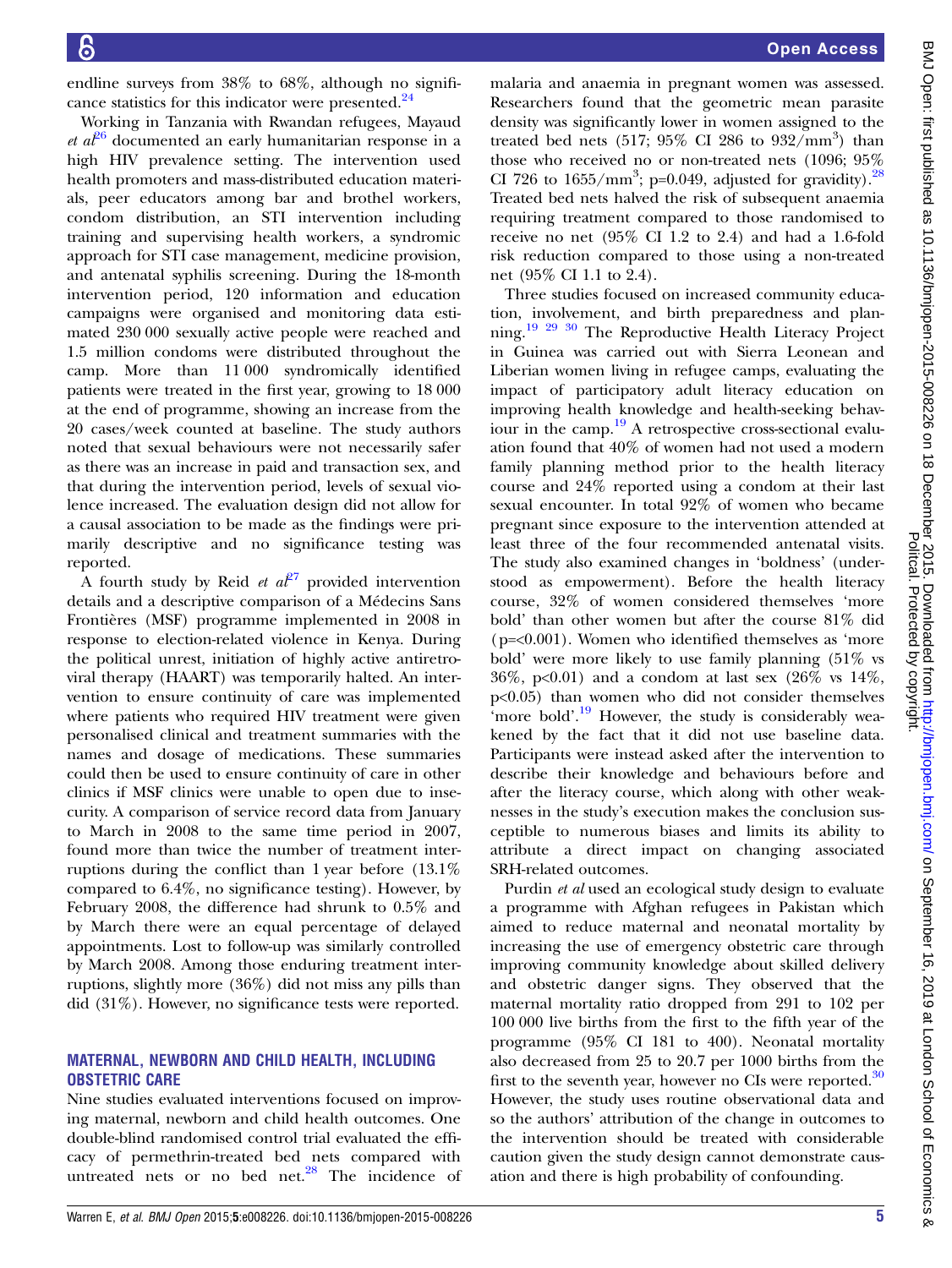McPherson et al evaluated a birth-preparedness package in Nepal using a case-series design. The intervention was a multilevel community education and healthcare response, seeking to reduce maternal and neonatal mortality and increase use of health services. Comparing endline to baseline surveys among mothers of infants, health behaviours improved—including not putting anything on the umbilical cord, wrapping the baby immediately after birth and delaying bathing (p=0.000). Attending at least one antenatal visit, making financial and transport preparations also improved (p=0.000). Breastfeeding within an hour of birth was not statistically improved (p=0.06). Of the seven chosen indicators, only the use of a skilled attendant at birth remained unchanged ( $p=0.55$ ).<sup>[29](#page-8-0)</sup>

Five studies attempted to improve maternal and neonatal health through system strengthening and capacity building.<sup>[22 23](#page-8-0) 31–[33](#page-8-0)</sup> One study using a cohort design from Bo, Sierra Leone, examined if a transportation and referral system could be implemented to reduce delays in accessing emergency obstetric care from a referral hospital. $33$  In addition to improving the physical structures of the hospital, providing drugs, staff trainings and leading a community sensitisation campaign aimed at early recognition and care-seeking for obstetric emergencies, a transportation and radio communication referral system to bring women from remote areas into the hospital was established. During the intervention period of 16 months, the case fatality rate (CFR) (maternal deaths/obstetric complications) dropped from 20% to 10%, regardless of whether the patient was brought to hospital using the referral and transportation intervention or not. Utilisation of emergency obstetric care doubled, some of which may be attributable to improved service and community recognition of maternal danger. The decreased CFR could also be caused by shortened delays in seeking care. However, because the CFR decreased for all women regardless of how they came to the hospital, caution should be used before assuming causation of the referral system—particularly given the study design.

An initiative in Makeni, Sierra Leone, assessed the impact of numerous hospital-based improvements including hiring a new medical officer with training in obstetrics and a second medical officer who would receive obstetric training.<sup>[31](#page-8-0)</sup> Midwives and nurses were also trained and underwent refresher courses in recognising and responding to obstetric complications. An unused operating theatre was renovated, an electricity generator installed, and drugs and supplies were acquired and paid for using a revolving fund. Policies were also implemented which required treatment before payment, and community outreach workers were trained to refer women with complications to the hospital. Maternal CFR dropped from 32% in 1990 to 4% in 1994, while the number of patients increased from 31 in 1990 to 89 in 1994, although no CIs or other statistics were provided. In addition, the case-series design did

 $\infty$ 

not allow for the identification of the pathways leading to the drop in CFR.

Orach et  $a\tilde{b}^2$  compared the cost and coverage of reproductive health services for refugees and host populations in three rural districts in Uganda using a cross-sectional study with an economic evaluation component. They found that per capita health expenditure was 2.7 times higher for refugees (US\$13.12 compared to US\$4.85) compared to the host population. Interventions for major obstetric emergencies were also more common among refugees than host populations (1.02%; 95% CI 0.79 to 1.25 vs 0.85; 95% CI 0.80 to 0.90; p<0.05). Cost differences were partly explained by the higher qualifications of staff serving refugee populations. Additionally, medicines, health supplies and laboratory testing and equipment were all more readily available and used more in healthcare settings serving refugees than the general population.

Two studies were identified that evaluated the impact of CHWs on reproductive and maternal health services[.22 23](#page-8-0) Using data from the 2006 Afghanistan Health Survey, a population-based survey, Viswanathan et  $a^{\ell^3}$ examined if the presence of a CHW increased the use of modern methods of family planning, attendance at antenatal care and skilled attendance at birth, all of which form part of the basic package of health services intended to deliver cost-effective primary healthcare in rural areas. When adjusting for individual-level and community-level factors, the presence of a female CHW was significantly associated with increased use of modern family planning (OR 1.61; 95% CI 1.21 to 2.15), antenatal care (OR 2.71; 95% CI 1.87 to 3.92), and skilled birth attendance (OR 1.75; 95% CI 1.18 to 2.58). The authors found no significant difference between having no CHW in the community and having a male CHW.

Mullany et  $a^2$  also found positive health outcomes associated with the implementation of a three-tiered health worker system which included trained birth attendants (TBA) undertaking antenatal care (ANC) and uncomplicated deliveries and health workers who, in addition to the responsibilities of the TBAs, distributed family planning and could administer misoprostol and antibiotics. The third tier consisted of maternal health workers who oversaw complicated deliveries and provided comprehensive emergency obstetric services, including blood transfusions. Compared to baseline, women in the study area were 1.83 times more likely (PRR) to receive ANC (95% CI 1.64 to 2.04) and 1.88 times more likely to use modern family planning (95% CI 1.63 to 2.17). Birth attendance with someone trained in emergency obstetric care increased from 5.1% to 48.7% (PRR 9.55; 95% CI 7.21 to 12.64).

## QUALITY OF REPORTING IN STUDIES

Of the 15 studies, 14 were assessed for quality of reporting using the STROBE checklist and the only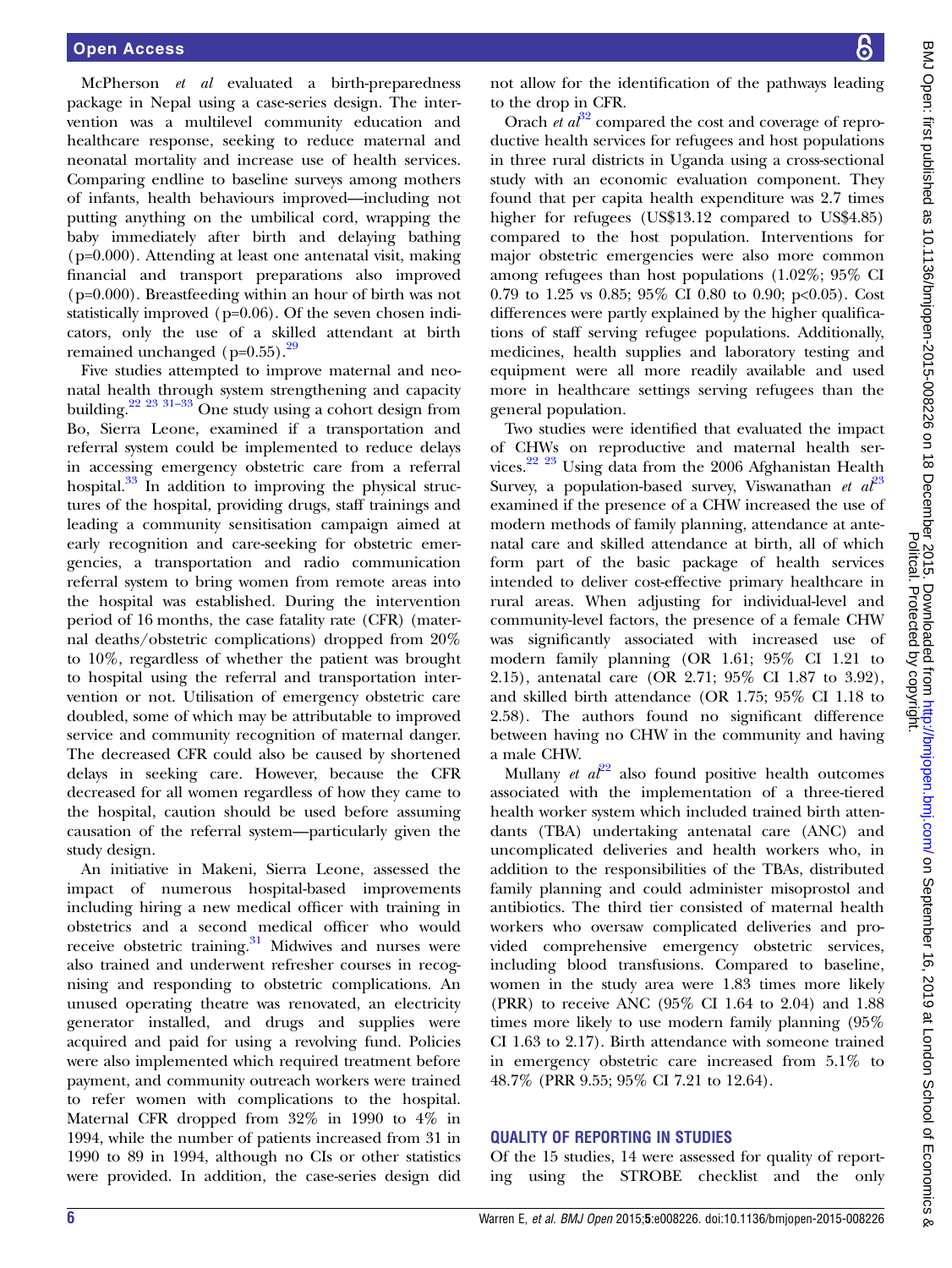randomised controlled trial  $(RCT)^{15}$  $(RCT)^{15}$  $(RCT)^{15}$  was assessed using CONSORT. Of the observational studies, three were found to be of low quality,  $26^{26}$   $30^{31}$  seven moderate,<sup>19 20</sup> <sup>24 27</sup> <sup>29</sup> <sup>32</sup> <sup>33</sup> and the remaining four high.<sup>21–23</sup> <sup>25</sup> The RCT was found to be of high quality.<sup>[28](#page-8-0)</sup>

The STROBE assessment allowed specific analysis of common areas of low-quality reporting. For these studies, three broad themes emerged: confounding, bias and appropriately reporting findings. Confounding factors were, on the whole, not clearly described or discussed. Only two studies attempted a control,  $2^{123}$  which is largely unsurprising in the context of observational studies, but other quality aspects addressed by STROBE were also consistently lacking. Particularly, only nine of the selected papers gave a clear account of outcomes, exposures, effect modifiers and confounders under assessment.<sup>21–23</sup> <sup>25</sup> <sup>27–29</sup> <sup>31</sup> <sup>33</sup> This persisted in the low reporting of statistical methods to address confounding, which was only adequate in seven studies.<sup>20</sup> <sup>21</sup> <sup>23–25</sup> <sup>28</sup> For the specific STROBE criteria, only three papers adequately reported efforts used to control bias. $20^{20}$   $22^{24}$ The majority of studies did not justify sample size, with only 3 of the 15 describing sample size calculations.<sup>21</sup> <sup>22</sup> <sup>25</sup> An important theme was identified throughout the studies in the way missing data were handled. Two studies reported how missing data were addressed statistically,  $23 \frac{27}{7}$  with three reporting missing data for variables of interest.<sup>22 23 33</sup> Four studies<sup>19 22 27 33</sup> adequately reported non-participation at each stage, although none used a flow diagram to represent numbers of participants. While most of the studies $19-25$  $19-25$ <sup>[27 31 32](#page-8-0)</sup> discussed limitations appropriately, one of those that did not also was deemed to overstate the causative attribution of its findings. $30$  Two others $31$   $22$  were also deemed to overstate their findings. The  $RCT^{28}$  was scored 28 of 35 applicable points under the CONSORT quality reporting criteria: the main methodological issue was a lack of any detailed reporting of the randomisation process, although this study was considered high quality as compared proportionally to the STROBE results. Overall, there was a pattern of claiming effectiveness and causation where the study design precludes any such inference.

## **DISCUSSION**

The review identified only 15 studies on the effectiveness of specific SRH interventions in humanitarian settings that met the inclusion criteria. Interventions resulting in improved health outcomes included the use of impreg-nated bed nets for pregnant women,<sup>[28](#page-8-0)</sup> subsidised healthcare for refugees, $21$  female CHWs and tiered community reproductive health service provision.<sup>[22 23](#page-8-0)</sup> Lower quality evidence was found to support HIV and STI education and condom distribution campaigns, $26$  wider literacy and education programmes, $19^{25}$  well-implemented birth preparedness interventions and various capacity building initiatives.<sup>20</sup> <sup>27</sup> <sup>29</sup> <sup>33</sup> No studies were identified that

measured the effectiveness of GBV interventions (eg, prevention, knowledge, attitudes).

Other significant gaps included that few studies looked directly at provision of or access to family planning. Many of the interventions were based on education in some format. While undoubtedly a core part of programming in these settings, relatively few studies looked at, for example, scaling up service delivery and only one study conducted an economic evaluation.<sup>[32](#page-8-0)</sup> This is particularly important, as the context, including existing healthcare delivery system and cultural norms, will likely impact on its ability to improve health. Examination of broader contextual influences, such as interaction between refugee and host populations and the different services available to those groups was deemed beyond the scope of this paper but would be useful in future reviews.

The strength of the evidence identified for this review was variable but generally low. Only one of the papers was able to demonstrate a causative association through a randomised controlled trial, $\frac{28}{3}$  $\frac{28}{3}$  $\frac{28}{3}$  and only two others adequately attempted comparison with a control group.<sup>21  $\frac{23}{123}$ </sup> The vast majority of studies were of preintervention and postintervention case-series design. This is particularly significant, given the strength of conclusions and causative attributions offered by some study authors. The common areas of poor reporting quality identified by the STROBE assessment highlight fundamental methodological issues with most of the available evidence, notably a lack of controlled studies, limited appreciation of clear exposures and confounders and inadequate handling of bias. Most of the studies adequately acknowledged these limitations, but at least four were deemed to have overstated the ability of the study to demonstrate causation, rather than simply observed associatisation,  $20^{22}$   $22^{30}$   $31$  Statistical analysis was adequate where used. The fact that one-third of studies did not attempt statistical analysis demonstrates a general lack of strong evidence in this field. A further area of concern is a lack of cost-effectiveness analysis within the literature, with only one such study was identified for inclusion in this review.<sup>[32](#page-8-0)</sup> This highlights major gaps in economic data to inform decision-making for delivering and scaling up SRH interventions.

What may explain this limited evidence? First, there are clearly many logistical challenges to conducting research in humanitarian settings given the high levels of insecurity, scarcity of resources, and population movements. However, higher quantity and quality of research has been conducted in such settings for other health outcomes such as mental health and communicable dis-eases.<sup>[11](#page-7-0)</sup> Second, many of the SRH interventions commonly used in humanitarian settings have been evaluated in more stable settings and plausibly assumed to be effective in diverse settings. For example, there is no reason to expect decreased efficacy of injectable contraceptives in a humanitarian setting than in a nonhumanitarian setting, but challenges in distribution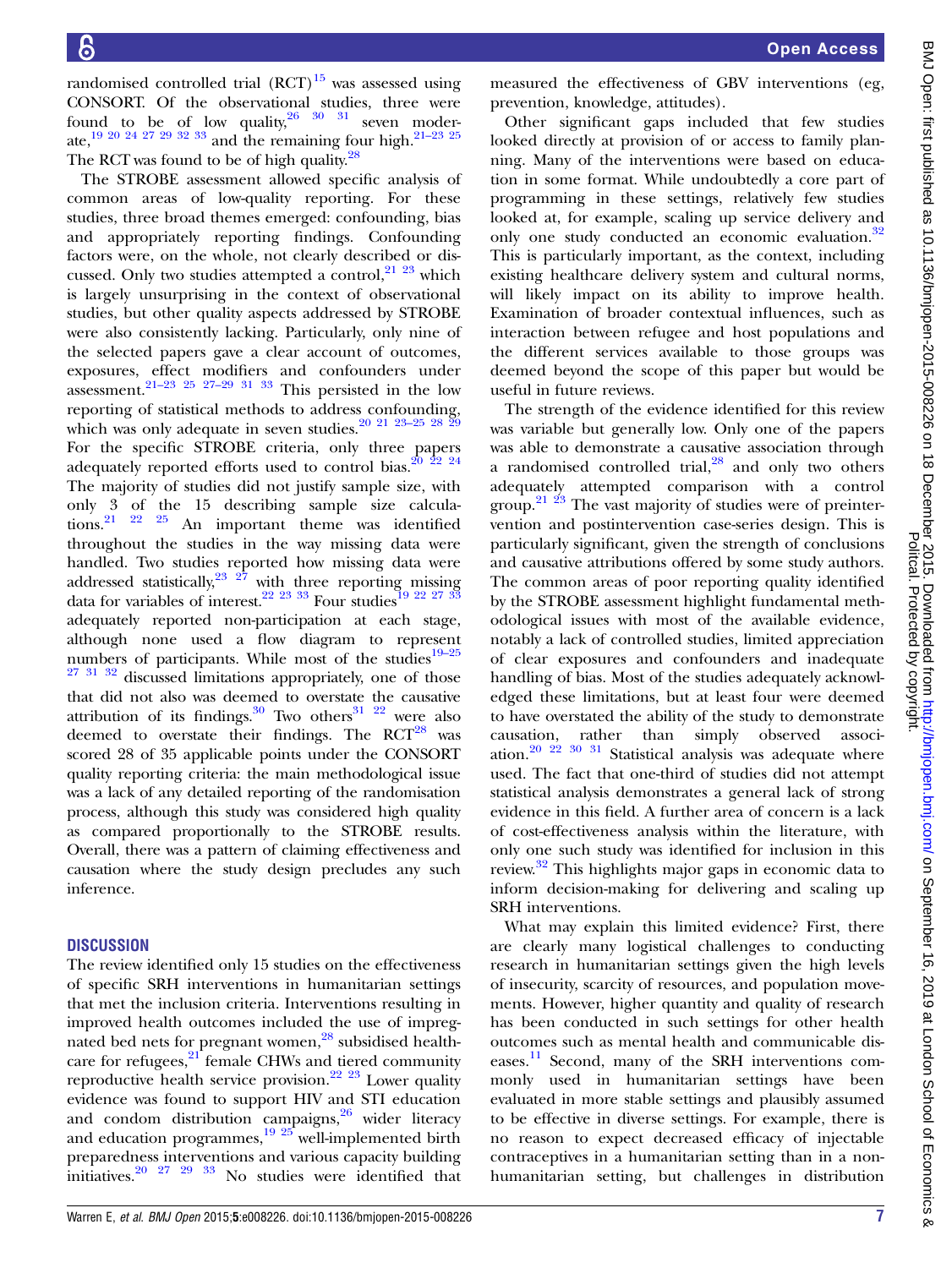<span id="page-7-0"></span>warrant research on effective delivery mechanisms. Third, there are significant challenges inherent in the use of outcomes such as maternal mortality. This is partly due to the issue of measuring a relatively rare event over an adequate time period, and also attributing changes in maternal mortality to a specific intervention with the use of observational data. The use of welldesigned RCTs may address this but is clearly challenging in such contexts. Fourth, proxy measures may be reliably used for certain outcomes such as emergency obstetric care for maternal mortality.<sup>34</sup> However, despite the use of evidence from stable settings and proxy measures, there remains a need for context-specific evidence from humanitarian settings on the most effective and cost-effective way to deliver SRH interventions. Further research is needed to examine alternative means of communicating behavioural change messages and ways in which existing interventions can be expanded to integrate additional services. The lack of evidence on SRH interventions in humanitarian contexts suggests weaknesses in investigating and rigorously documenting the most effective and cost-effective ways of delivering SRH services and a reliance on the status quo.

This systematic review has a number of limitations. To be included in this study, papers needed to fit within relatively narrow criteria. The strict study design criteria excluded qualitative studies which form a rich part of the literature in this field. However, by including only studies demonstrating quantitative change over time, we expected to derive a specific level of evidence to inform our conclusions. Additionally, only papers written in English and French were included. Owing to the disparate intervention types, indicators and methods used in the included studies, we were unable to conduct a meta-analysis. The STROBE and CONSORT checklists were used to assess the quality of reporting in studies, but more specialist quality assessment tools such as the Cochrane Collaboration's tool for assessing risk of bias and the Newcastle Ottawa Scale would have provided more in-depth reviews of quality.<sup>[35](#page-8-0)</sup>

# **CONCLUSION**

This review found some evidence to support increased access and demand creation for family planning services through CHWs, healthcare subsidies and discussions within literacy groups. Education-based interventions also suggest positive results relating to HIV-avoidant behaviours. Involving communities in maternal and child health and birth preparedness programmes, as well as refurbishing clinics and hospital facilities, was also associated with increased positive health outcomes. However, the types of study design, limited use of statistical data, and weak quality mean caution needs to be exercised when interpreting results. While interventions proven efficacious in stable settings are being used in humanitarian efforts, more evidence is required to

BMJ Open: first published as 10.1136/bmjopen-2015-008226 on 18 December 2015. Downloaded from http://bmjopen.bmj.com/ on September 16, 2019 at London School of Economics<br>Politcal. BMJ Open: first published as 10.1136/bmjopen-2015-008226 on 18 December 2015. Downloaded from <http://bmjopen.bmj.com/> an September 16, 2019 at London School of Economics & Politcal. Protected by copyright.

∞

demonstrate the effectiveness of delivering and scaling-up such interventions in humanitarian crises.

#### Author affiliations

<sup>1</sup> Faculty of Epidemiology and Population Health, Department of Infectious Disease Epidemiology, London School of Hygiene & Tropical Medicine, London, UK

<sup>2</sup> Faculty of Medical Sciences, Newcastle University, Newcastle upon Tyne, UK <sup>3</sup> Faculty of Public Health Policy, Department of Global Health and Development, London School of Hygiene & Tropical Medicine, London, UK <sup>4</sup> Faculty of Infectious and Tropical Diseases, Department of Clinical Research, London School of Hygiene & Tropical Medicine, London, UK <sup>5</sup> Faculty of Public Health Policy, Department of Health Services Research and Policy, London School of Hygiene & Tropical Medicine, London, UK

Contributors EW, MH and BR contributed to the design, analysis, interpretation and drafting of the manuscript. NP contributed to the analysis, interpretation and drafting of the manuscript. KB contributed to the design and drafting of the manuscript. All authors gave their approval of this document.

Funding The work for this systematic review was funded by the Research for Health in Humanitarian Crises (R2HC) Programme. The R2HC programme is funded equally by the Wellcome Trust and DFID, and managed by Enhancing Learning and Research for Humanitarian Assistance (ELRHA).

Competing interests None declared.

Provenance and peer review Not commissioned; externally peer reviewed.

Data sharing statement No additional data are available.

Open Access This is an Open Access article distributed in accordance with the terms of the Creative Commons Attribution (CC BY 4.0) license, which permits others to distribute, remix, adapt and build upon this work, for commercial use, provided the original work is properly cited. See: [http://](http://creativecommons.org/licenses/by/4.0/) [creativecommons.org/licenses/by/4.0/](http://creativecommons.org/licenses/by/4.0/)

## REFERENCES

- 1. Austin J, Guy S, Lee-Jones L, et al. Reproductive health: a right for refugees and internally displaced persons. [Reprod Health Matters](http://dx.doi.org/10.1016/S0968-8080(08)31351-2) 2008;16:10–21.
- McGinn T, Casey S, Purdin S, et al. Reproductive health for conflictaffected people: policies research and programmes. London, UK: Overseas Development Institute, 2004.
- 3. McGinn T, Purdin S. Editorial: reproductive health and conflict: looking back and moving ahead. [Disasters](http://dx.doi.org/10.1111/j.0361-3666.2004.00255.x) 2004;28:235-8.
- 4. Krause S, Bader L. We want birth control: Reproductive health findings in northern Uganda. New York: Women's Commission for Refugee Women and Children and UNFPA, 2005.
- 5. Bosmans M, Cikuru MN, Claeys P, et al. Where have all the condoms gone in adolescent programmes in the Democratic Republic of Congo. [Reprod Health Matters](http://dx.doi.org/10.1016/S0968-8080(06)28258-2) 2006;14:80-8.
- 6. Patel P, Roberts B, Guy S, et al. Tracking official development assistance for reproductive health in conflict-affected countries. [PLoS Med](http://dx.doi.org/10.1371/journal.pmed.1000090) 2009;6:e1000090.
- 7. McIntosh CA, Finkle JL. The Cairo conference on population and development: a new paradigm? Popul Dev Rev 1995;21:223–60.
- 8. UNFPA, International Conference on Population and Development-ICPD—Programme of Action. UNFPA, 1995.
- 9. Inter-agency Working Group on Reproductive Health in Crises. Inter-agency field manual on reproductive health in humanitarian settings: 2010 revision for field review. New York: Inter-agency Working Group on Reproductive Health in Crises, 2010.
- 10. World Health Organization. Guidelines and RHL guideline appraisals. Secondary Guidelines and RHL guideline appraisals. <http://apps.who.int/rhl/guidelines/en/index.html>
- 11. Blanchet K, Sistenich V, Ramesh A, et al. An evidence review of research on health interventions in humanitarian crises. Cardiff, UK: Enhancing Learning and Research for Humanitarian Assistance (ELRHA), 2013.
- 12. Moher D, Liberati A, Tetzlaff J, et al. Preferred reporting items for systematic reviews and meta-analyses: the PRISMA statement. [Ann Intern Med](http://dx.doi.org/10.7326/0003-4819-151-4-200908180-00135) 2009;151:264–9.